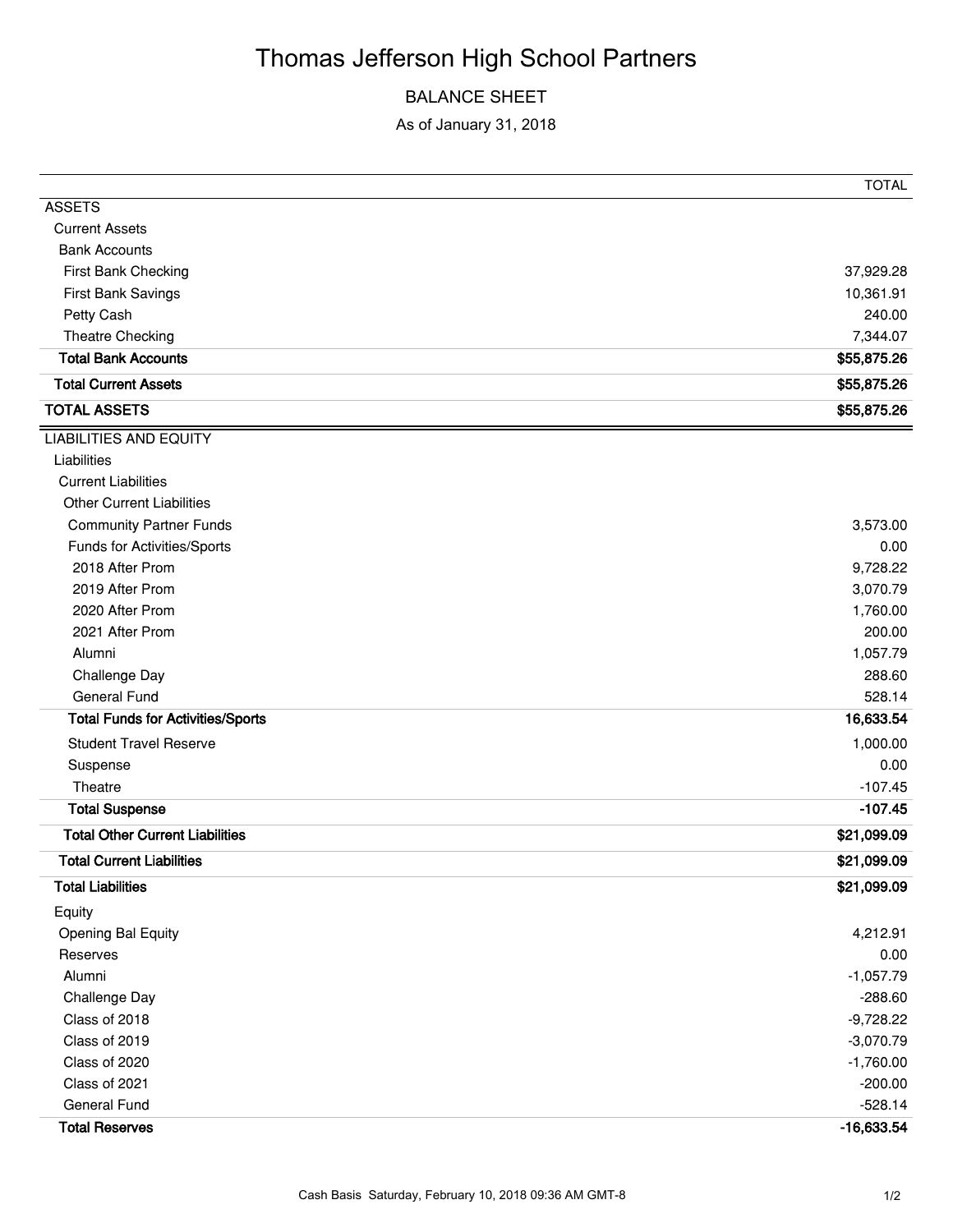|                                     | TOTAL       |
|-------------------------------------|-------------|
| <b>Retained Earnings</b>            | 22,968.19   |
| Net Income                          | 24,228.61   |
| <b>Total Equity</b>                 | \$34,776.17 |
| <b>TOTAL LIABILITIES AND EQUITY</b> | \$55,875.26 |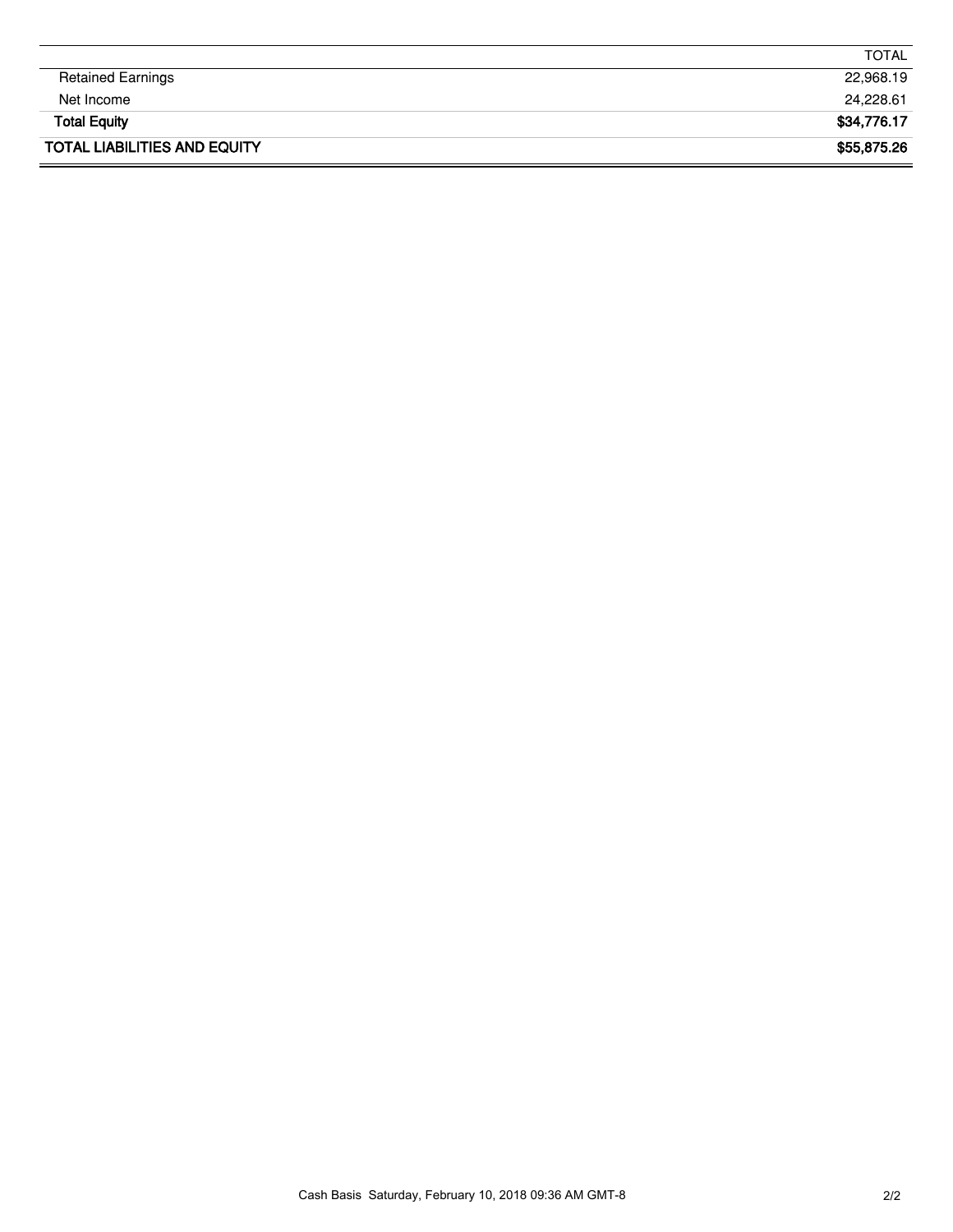#### Thomas Jefferson High School Parent Partners

|                                              | Thomas Jefferson High School Parent Partners |    |           |     |                                      |         |                                          |  |
|----------------------------------------------|----------------------------------------------|----|-----------|-----|--------------------------------------|---------|------------------------------------------|--|
| TJP Financial Summary -                      | <b>January 31, 2018</b>                      |    |           |     |                                      |         |                                          |  |
| <b>Balance Sheet -</b>                       |                                              |    |           |     |                                      |         |                                          |  |
| TJP Checking                                 | \$37,929.28                                  |    |           |     |                                      |         |                                          |  |
| <b>TJP Savings</b>                           | \$10,361.91                                  |    |           |     |                                      |         |                                          |  |
| <b>Theatre Checking</b>                      | \$<br>7,344.07                               |    |           |     |                                      |         |                                          |  |
| Petty Cash                                   | \$<br>240.00                                 |    |           |     |                                      |         |                                          |  |
| <b>Total Cash</b>                            |                                              | \$ | 55,875.26 |     |                                      |         |                                          |  |
|                                              |                                              |    |           |     |                                      |         |                                          |  |
| Less:                                        |                                              |    |           |     | Notes                                |         |                                          |  |
| <b>Community Partner Funds</b>               |                                              | \$ | 3,573     |     |                                      |         |                                          |  |
| <b>Travel Reserve</b>                        |                                              | \$ | 1,000     |     |                                      |         | Replenished Travel Fund - Board approved |  |
| Due to TJ Theatre                            |                                              | \$ | 7,344     |     |                                      |         | Separate Account on the Balance Sheet    |  |
| Due to Activities/Sports/Clubs               |                                              | \$ | 16,634    |     | See Current Liabilities for Breakout |         |                                          |  |
| <b>Bus Shelter Art Services/Materials</b>    |                                              | \$ | 883       |     |                                      |         |                                          |  |
| <b>RTD</b>                                   |                                              |    |           |     |                                      |         |                                          |  |
| <b>Bus Shelter Insurance</b>                 |                                              | \$ | 2,000     |     | Reserve for Bus Shelter Insurance    |         |                                          |  |
| Petty Cash                                   |                                              | \$ | 240       |     |                                      |         |                                          |  |
| Due to Other Programs                        |                                              | \$ | 31,674    |     |                                      |         |                                          |  |
| <b>Available to TJP</b>                      |                                              |    | 24,202    |     |                                      |         |                                          |  |
| Less: Reserve Requirement                    |                                              | \$ | 3,000     |     |                                      |         |                                          |  |
| <b>Available for Distribution / Expenses</b> |                                              | Ś  | 21,202    |     |                                      |         |                                          |  |
|                                              |                                              |    |           |     |                                      |         |                                          |  |
| <b>Other Discussion Items / Notes:</b>       |                                              |    |           |     |                                      |         |                                          |  |
| Parent Partners - Logo Merchandise Sales     |                                              |    |           |     |                                      |         |                                          |  |
| Book Fair                                    |                                              |    |           |     |                                      |         |                                          |  |
| Art Fest - Booth Fees                        |                                              |    |           |     |                                      |         |                                          |  |
| Art Fest - Food                              |                                              |    |           |     |                                      |         |                                          |  |
| Amazon Smile                                 |                                              |    |           |     |                                      |         |                                          |  |
| Donations                                    |                                              |    |           |     |                                      |         |                                          |  |
| <b>RTD Grant</b>                             |                                              |    |           |     |                                      |         |                                          |  |
| Merchandise Sales                            |                                              |    | \$50.00   |     |                                      |         |                                          |  |
| <b>COGs</b>                                  | Square                                       |    |           |     |                                      |         |                                          |  |
|                                              |                                              |    |           |     | # of Cards \$ Amount                 |         | Rebate (5%)                              |  |
| Misc - King Soopers                          |                                              |    | \$487.25  | Jul |                                      | \$7,510 | \$376                                    |  |
|                                              |                                              |    |           | Aug |                                      | \$5,805 | \$290                                    |  |
|                                              |                                              |    |           | Sep |                                      | \$5,930 | \$297                                    |  |
|                                              |                                              |    |           | Oct |                                      | \$6,430 | \$322                                    |  |
|                                              |                                              |    |           | Nov |                                      | \$6,550 | \$328                                    |  |
|                                              |                                              |    |           | Dec |                                      | \$9,745 | \$487                                    |  |
|                                              |                                              |    |           | Jan |                                      | \$8,755 | \$438                                    |  |

Jan \$8,755 \$438

cards sold in the month

\$2,536

*Theatre Club* Carrie Oss turned over receipts for Spring play expenses and has resigned from Theatre group transferring Theatre funds to TJ. \$107.45 in Amazon charges disputed and reversed ‐ hit February bank account. After Grease play,

**Total Event Sales 3537.25** 

King Soopers Cards  $\begin{array}{c} \uparrow \\ \downarrow \end{array}$   $\begin{array}{c} \downarrow \\ \downarrow \end{array}$ 

*Art Fest Summary*

Art Fest Receipts = \$9,251; Art Fest Expenses = \$1,040

Net ‐ Art Fest Income = \$8,211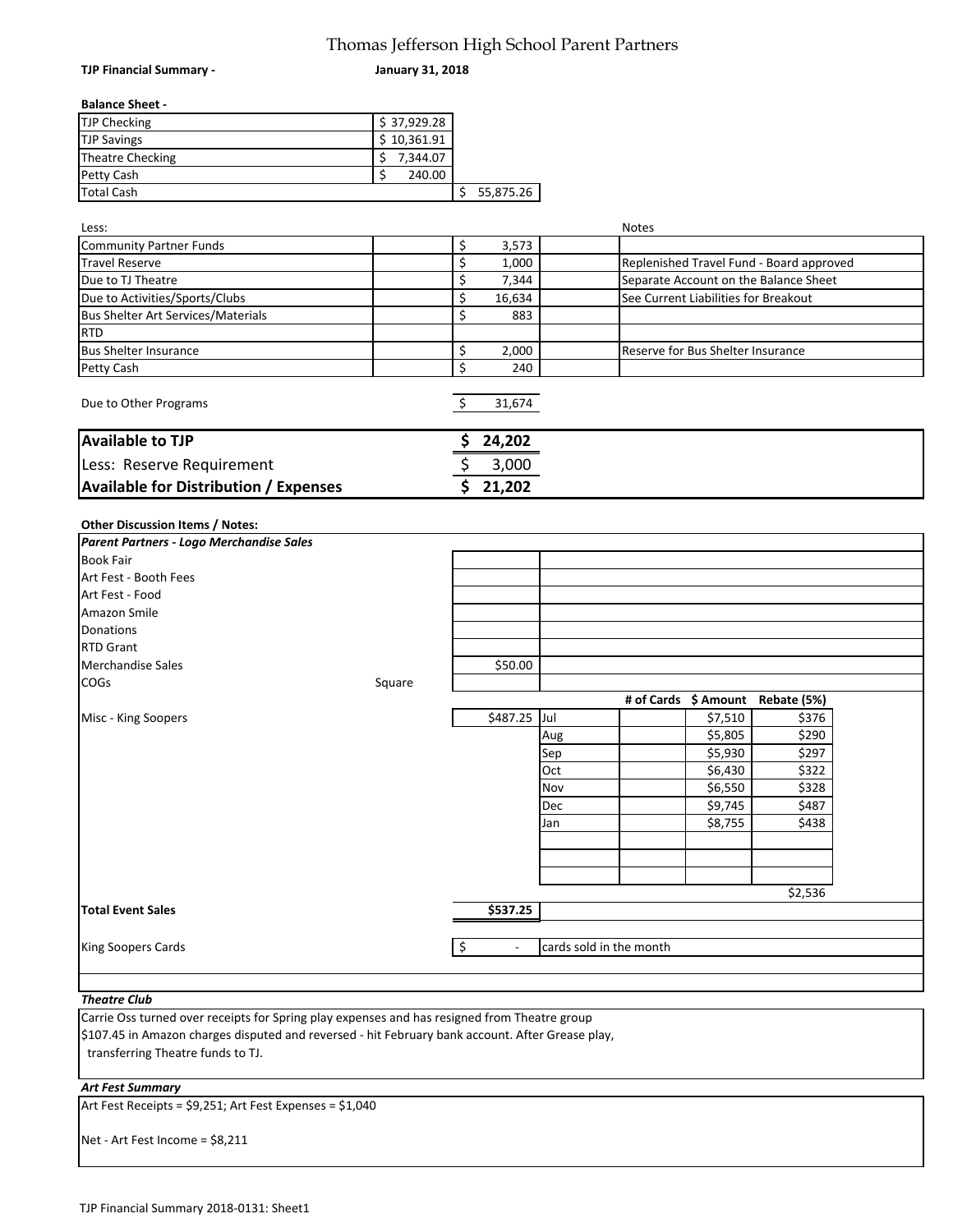## Thomas Jefferson High School Partners

## PROFIT AND LOSS

August 2017 - January 2018

|                              | <b>AUG 2017</b> | <b>SEP 2017</b> | OCT 2017 | <b>NOV 2017</b> | <b>DEC 2017</b> | <b>JAN 2018</b> | <b>TOTAL</b> |
|------------------------------|-----------------|-----------------|----------|-----------------|-----------------|-----------------|--------------|
| Income                       |                 |                 |          |                 |                 |                 |              |
| 10% Fundraising              | 0.00            | 0.00            | 0.00     | 0.00            | 0.00            | 0.00            | \$0.00       |
| Class of 2018                | 125.00          | 7.50            | 0.00     | 0.00            | 0.00            | 0.00            | \$132.50     |
| Class of 2019                | 0.00            | 22.00           | 0.00     | 0.00            | 0.00            | 0.00            | \$22.00      |
| Class of 2020                | 140.00          | 0.00            | 0.00     | 0.00            | 0.00            | 0.00            | \$140.00     |
| Football                     | 400.00          | 0.00            | 0.00     | 0.00            | 0.00            | 0.00            | \$400.00     |
| Theatre                      | 0.00            | 0.00            | 0.00     | 603.39          | 0.00            | 0.00            | \$603.39     |
| <b>Total 10% Fundraising</b> | 665.00          | 29.50           | 0.00     | 603.39          | 0.00            | 0.00            | \$1,297.89   |
| Art Fest                     | 0.00            | 0.00            | 0.00     | 0.00            | 0.00            | 0.00            | \$0.00       |
| <b>Book Fair</b>             | 0.00            | 0.00            | 0.00     | 0.00            | 960.00          | 0.00            | \$960.00     |
| <b>Booth Fees</b>            | 0.00            | 65.00           | 1,895.00 | 3,962.63        | 2,285.00        | 0.00            | \$8,207.63   |
| Food                         | 0.00            | 0.00            | 0.00     | 0.00            | 83.00           | 0.00            | \$83.00      |
| <b>Total Art Fest</b>        | 0.00            | 65.00           | 1,895.00 | 3,962.63        | 3,328.00        | 0.00            | \$9,250.63   |
| Class of 2018                | 0.00            | 0.00            | 0.00     | 0.00            | 0.00            | 0.00            | \$0.00       |
| Donation                     | 1,250.00        | 75.00           | 0.00     | 0.00            | 1,000.00        | 300.00          | \$2,625.00   |
| Fundraising                  | 0.00            | 0.00            | 75.00    | 0.00            | 0.00            | 716.00          | \$791.00     |
| Total Class of 2018          | 1,250.00        | 75.00           | 75.00    | 0.00            | 1,000.00        | 1,016.00        | \$3,416.00   |
| Class of 2019                | 0.00            | 0.00            | 0.00     | 0.00            | 0.00            | 0.00            | \$0.00       |
| Donation                     | 0.00            | 31.00           | 0.00     | 450.00          | 0.00            | 0.00            | \$481.00     |
| <b>Fundraisers</b>           | 0.00            | 220.50          | 732.96   | 0.00            | 0.00            | 0.00            | \$953.46     |
| <b>Merchandise Sales</b>     | 0.00            | 165.00          | 0.00     | 0.00            | 22.00           | 0.00            | \$187.00     |
| Total Class of 2019          | 0.00            | 416.50          | 732.96   | 450.00          | 22.00           | 0.00            | \$1,621.46   |
| Class of 2020                | 0.00            | 0.00            | 0.00     | 0.00            | 0.00            | 0.00            | \$0.00       |
| Donations                    | 1,400.00        | 0.00            | 0.00     | 0.00            | 500.00          | 0.00            | \$1,900.00   |
| Total Class of 2020          | 1,400.00        | 0.00            | 0.00     | 0.00            | 500.00          | 0.00            | \$1,900.00   |
| Class of 2021                | 0.00            | 0.00            | 0.00     | 0.00            | 0.00            | 0.00            | \$0.00       |
| Donations                    | 0.00            | 0.00            | 0.00     | 0.00            | 200.00          | 0.00            | \$200.00     |
| Total Class of 2021          | 0.00            | 0.00            | 0.00     | 0.00            | 200.00          | 0.00            | \$200.00     |
| Donations                    | 0.00            | 345.00          | 305.00   | 700.00          | 490.00          | 0.00            | \$1,840.00   |
| AmazonSmile                  | 42.12           | 0.00            | 0.00     | 31.83           | 0.00            | 0.00            | \$73.95      |
| Challenge Day                | 0.00            | 0.00            | 0.00     | 0.00            | 0.00            | 280.00          | \$280.00     |
| Grant                        | 10,000.00       | 0.00            | 0.00     | 0.00            | 6,000.00        | 0.00            | \$16,000.00  |
| <b>Special Events</b>        | 0.00            | 0.00            | 680.00   | 0.00            | 0.00            | 0.00            | \$680.00     |
| Theatre                      | 0.00            | 0.00            | 0.00     | 6,051.90        | 0.00            | 0.00            | \$6,051.90   |
| <b>Total Donations</b>       | 10,042.12       | 345.00          | 985.00   | 6,783.73        | 6,490.00        | 280.00          | \$24,925.85  |
| Football                     | 0.00            | 0.00            | 0.00     | 0.00            | 0.00            | 0.00            | \$0.00       |
| Donations                    | 4,000.00        | 0.00            | 0.00     | 0.00            | 0.00            | 0.00            | \$4,000.00   |
| <b>Total Football</b>        | 4,000.00        | 0.00            | 0.00     | 0.00            | 0.00            | 0.00            | \$4,000.00   |
| Interest Income              | 0.25            | 0.28            | 0.25     | 0.25            | 0.26            | 0.29            | \$1.58       |
| King Soopers (Card Sales)    | 0.00            | 5.00            | 30.00    | 45.00           | 35.00           | 0.00            | \$115.00     |
| King Soopers (Rebates)       | 1,096.00        | 296.50          | 321.50   | 328.00          | 487.25          | 437.77          | \$2,967.02   |
| Merchandise Sales            | 929.00          | 2,585.50        | 1,342.50 | 76.00           | 989.77          | 50.00           | \$5,972.77   |
| Theatre Income               | 0.00            | 0.00            | 0.00     | 0.00            | 0.00            | 0.00            | \$0.00       |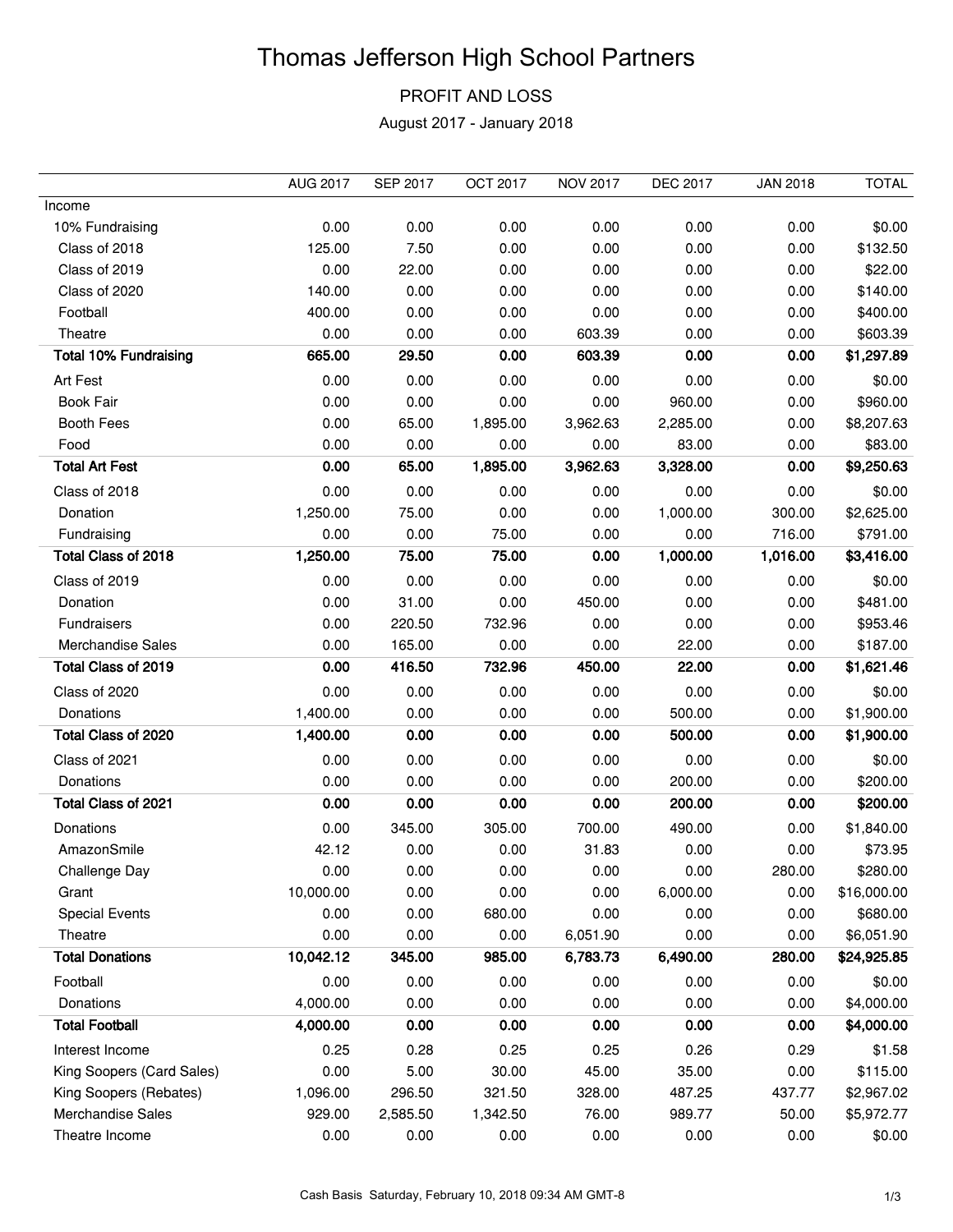|                                 | <b>AUG 2017</b> | <b>SEP 2017</b> | <b>OCT 2017</b> | <b>NOV 2017</b> | <b>DEC 2017</b> | <b>JAN 2018</b> | <b>TOTAL</b> |
|---------------------------------|-----------------|-----------------|-----------------|-----------------|-----------------|-----------------|--------------|
| Admission                       | 0.00            | 0.00            | 1,455.40        | 0.00            | 0.00            | 0.00            | \$1,455.40   |
| Donations                       | 0.00            | 0.00            | 2,282.55        | 0.00            | 0.00            | 0.00            | \$2,282.55   |
| Dues                            | 0.00            | 0.00            | 1,060.00        | 0.00            | 0.00            | 0.00            | \$1,060.00   |
| <b>Total Theatre Income</b>     | 0.00            | 0.00            | 4,797.95        | 0.00            | 0.00            | 0.00            | \$4,797.95   |
| <b>Total Income</b>             | \$19,382.37     | \$3,818.28      | \$10,180.16     | \$12,249.00     | \$13,052.28     | \$1,784.06      | \$60,466.15  |
| Cost of Goods Sold              |                 |                 |                 |                 |                 |                 |              |
| 10% Fee                         | 0.00            | 0.00            | 0.00            | 0.00            | 0.00            | 0.00            | \$0.00       |
| Class of 2018                   | 125.00          | 7.50            | 0.00            | 0.00            | 0.00            | 0.00            | \$132.50     |
| Class of 2019                   | 0.00            | 22.00           | 0.00            | 0.00            | 0.00            | 0.00            | \$22.00      |
| Class of 2020                   | 140.00          | 0.00            | 0.00            | 0.00            | 0.00            | 0.00            | \$140.00     |
| Football                        | 400.00          | 0.00            | 0.00            | 0.00            | 0.00            | 0.00            | \$400.00     |
| Theatre                         | 0.00            | 0.00            | 0.00            | 603.39          | 0.00            | 0.00            | \$603.39     |
| Total 10% Fee                   | 665.00          | 29.50           | 0.00            | 603.39          | 0.00            | 0.00            | \$1,297.89   |
| Art Fest Costs                  | 0.00            | 0.00            | 0.00            | 0.00            | 0.00            | 266.85          | \$266.85     |
| Food                            | 0.00            | 0.00            | 0.00            | 0.00            | 144.78          | 293.10          | \$437.88     |
| Supplies                        | 0.00            | 0.00            | 0.00            | 0.00            | 260.51          | 75.00           | \$335.51     |
| <b>Total Art Fest Costs</b>     | 0.00            | 0.00            | 0.00            | 0.00            | 405.29          | 634.95          | \$1,040.24   |
| <b>Fundraising Costs</b>        | 0.00            | 0.00            | 0.00            | 0.00            | 0.00            | 0.00            | \$0.00       |
| <b>Bus Shelter</b>              | 0.00            | 0.00            | 4,000.00        | 0.00            | 5,400.00        | 2,517.00        | \$11,917.00  |
| <b>Total Fundraising Costs</b>  | 0.00            | 0.00            | 4,000.00        | 0.00            | 5,400.00        | 2,517.00        | \$11,917.00  |
| King Soopers Cards              | 0.00            | 0.00            | 500.00          | 0.00            | 0.00            | 0.00            | \$500.00     |
| Logo Merchandise                | 0.00            | 0.00            | 0.00            | 6,425.00        | 0.00            | 0.00            | \$6,425.00   |
| Partners                        | 0.00            | 507.78          | 0.00            | 0.00            | 0.00            | 0.00            | \$507.78     |
| <b>Total Logo Merchandise</b>   | 0.00            | 507.78          | 0.00            | 6,425.00        | 0.00            | 0.00            | \$6,932.78   |
| <b>Square Costs</b>             | 0.00            | 42.57           | 0.00            | 2.50            | 40.83           | 0.00            | \$85.90      |
| Art Fest                        | 0.00            | 2.19            | 61.03           | 134.17          | 69.09           | 0.00            | \$266.48     |
| Challenge Day                   | 0.00            | 0.00            | 0.00            | 0.00            | 0.00            | 10.52           | \$10.52      |
| Class of 2019                   | 0.00            | 3.36            | 0.00            | 0.00            | 0.00            | 0.00            | \$3.36       |
| Partners                        | 19.57           | 15.06           | 41.69           | 0.00            | 0.00            | 0.00            | \$76.32      |
| <b>Total Square Costs</b>       | 19.57           | 63.18           | 102.72          | 136.67          | 109.92          | 10.52           | \$442.58     |
| Theatre Expenses                | 0.00            | 0.00            | 0.00            | 0.00            | 0.00            | 0.00            | \$0.00       |
| Adobe Photograph Plan           | 9.99            | 9.99            | 39.96           | 0.00            | 0.00            | 0.00            | \$59.94      |
| Advertising                     | 0.00            | 0.00            | 0.00            | 100.74          | 0.00            | 0.00            | \$100.74     |
| Custume                         | 0.00            | 0.00            | 246.99          | 0.00            | 0.00            | 53.97           | \$300.96     |
| Food                            | 0.00            | 0.00            | 677.31          | 0.00            | 0.00            | 195.86          | \$873.17     |
| Makeup                          | 0.00            | 0.00            | 380.55          | 300.00          | 0.00            | 0.00            | \$680.55     |
| Set Design                      | 0.00            | 0.00            | 737.78          | 500.00          | 0.00            | 129.74          | \$1,367.52   |
| Supplies                        | 0.00            | 0.00            | 170.00          | 0.00            | 0.00            | 0.00            | \$170.00     |
| <b>Total Theatre Expenses</b>   | 9.99            | 9.99            | 2,252.59        | 900.74          | 0.00            | 379.57          | \$3,552.88   |
| <b>Total Cost of Goods Sold</b> | \$694.56        | \$610.45        | \$6,855.31      | \$8,065.80      | \$5,915.21      | \$3,542.04      | \$25,683.37  |
| <b>GROSS PROFIT</b>             | \$18,687.81     | \$3,207.83      | \$3,324.85      | \$4,183.20      | \$7,137.07      | $$ -1,757.98$   | \$34,782.78  |
| Expenses                        |                 |                 |                 |                 |                 |                 |              |
| <b>Activity Grants</b>          | 875.00          | 0.00            | 0.00            | 0.00            | 0.00            | 0.00            | \$875.00     |
| Advertising                     | 0.00            | 0.00            | 0.00            | 350.00          | 0.00            | 0.00            | \$350.00     |
| <b>Bank Charges</b>             | 2.00            | 2.00            | 2.00            | 2.00            | 2.00            | 2.00            | \$12.00      |
| Fall Clean Up Expenses          | 134.38          | 0.00            | 0.00            | 0.00            | 0.00            | 0.00            | \$134.38     |
| Freshman BBQ                    | 355.28          | 0.00            | 0.00            | 0.00            | 0.00            | 0.00            | \$355.28     |
| Hospitality                     | 0.00            | 96.21           | 0.00            | 0.00            | 64.68           | 0.00            | \$160.89     |
| Insurance                       | 0.00            | 0.00            | 0.00            | 0.00            | 0.00            | 0.00            | \$0.00       |
|                                 |                 |                 |                 |                 |                 |                 |              |